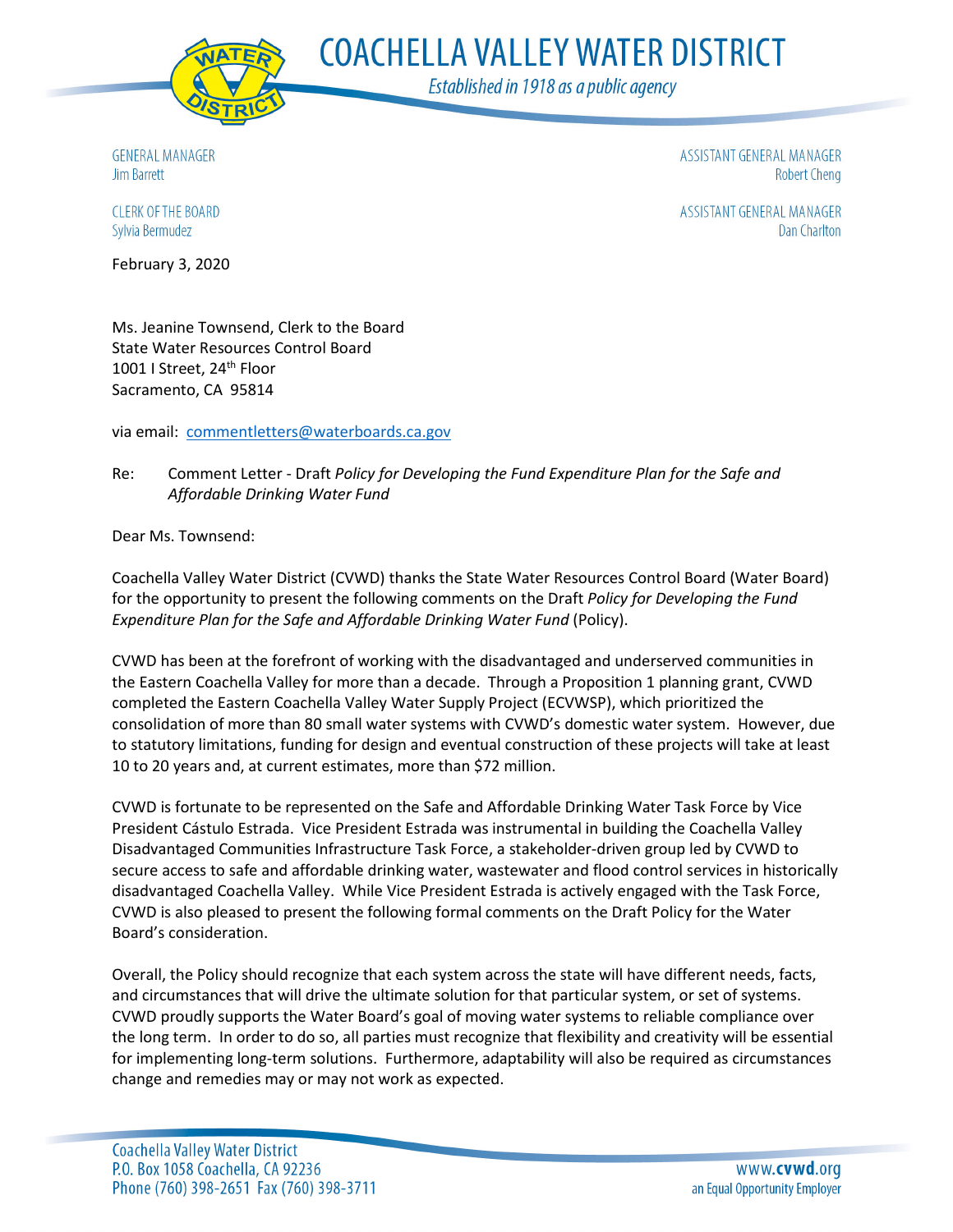**1. Technical Assistance should be available to agencies, such as CVWD, to permit them to carry out activities such as contract management for engineering and coalition building. Furthermore, technical assistance funding could be combined with "planning" to create one category of funding.** 

CVWD recognizes it is in a unique position. CVWD has the technical capability to manage contracts with outside engineers, and to support the local not-for-profit community in its coalition building efforts. Because the consolidation projects outlined in the ECVWSP envision connecting small projects to the CVWD system, allowing CVWD to manage those design contracts is logical and more efficient than disbursing money to a small not-for-profit that would then turn to CVWD for further technical guidance. The technical assistance funding should not only be available to small organizations that may not have access to engineers and technical experts, but to the large agencies and special districts that *are* capable of doing the technical work.

Technical assistance should be defined to include broader work categories for which an entity may apply. Alternatively, the planning and technical assistance funding could be combined into one category that would allow agencies like CVWD the flexibility to achieve the necessary tasks to realize successful project completion.

# **2. Funding should include money for coalition building and for community outreach and be granted to agencies focusing on consolidation, such as CVWD.**

One challenge CVWD faces when applying for additional funding for the consolidation projects in the ECVWSP is the lack of executed consolidation agreements. The ECVWSP is grouped into "projects;" each of which consolidates anywhere from two to more than 10 small water systems. In order to be deemed eligible for certain types of funding, the state has previously required executed consolidation agreements from the owners/operators of the small systems.

The Policy should permit planning or technical assistance funding to secure these consolidation agreements, *and* permit other elements of the project, like funding for additional design and environmental compliance, where necessary, to proceed.

During a meeting with staff from the Water Board on January 21, 2020 at CVWD, staff were encouraged to hear that the Water Board is considering waiving fully executed consolidation agreements as an eligibility requirement for some types of grants. A preliminary "letter of intent" should be sufficient to allow design and environmental compliance to proceed.

# **3. Grants for activities traditionally categorized as planning activities should not have a funding limit. Alternatively, the current limit of \$500,000 should be raised significantly.**

There currently exists a \$500,000 ceiling on planning grants issued by the Water Board. CVWD strongly recommends this limit be removed or raised significantly. As mentioned in Comment 2 above, the planning funding logically should also be used for coalition building. Hiring community contractors to secure consolidation commitments has the potential to use much of the funding that was meant to be used for initial design phases and early environmental compliance work. CVWD is also considering combining projects to achieve more expedient results and consolidations. However, combining projects will increase planning costs.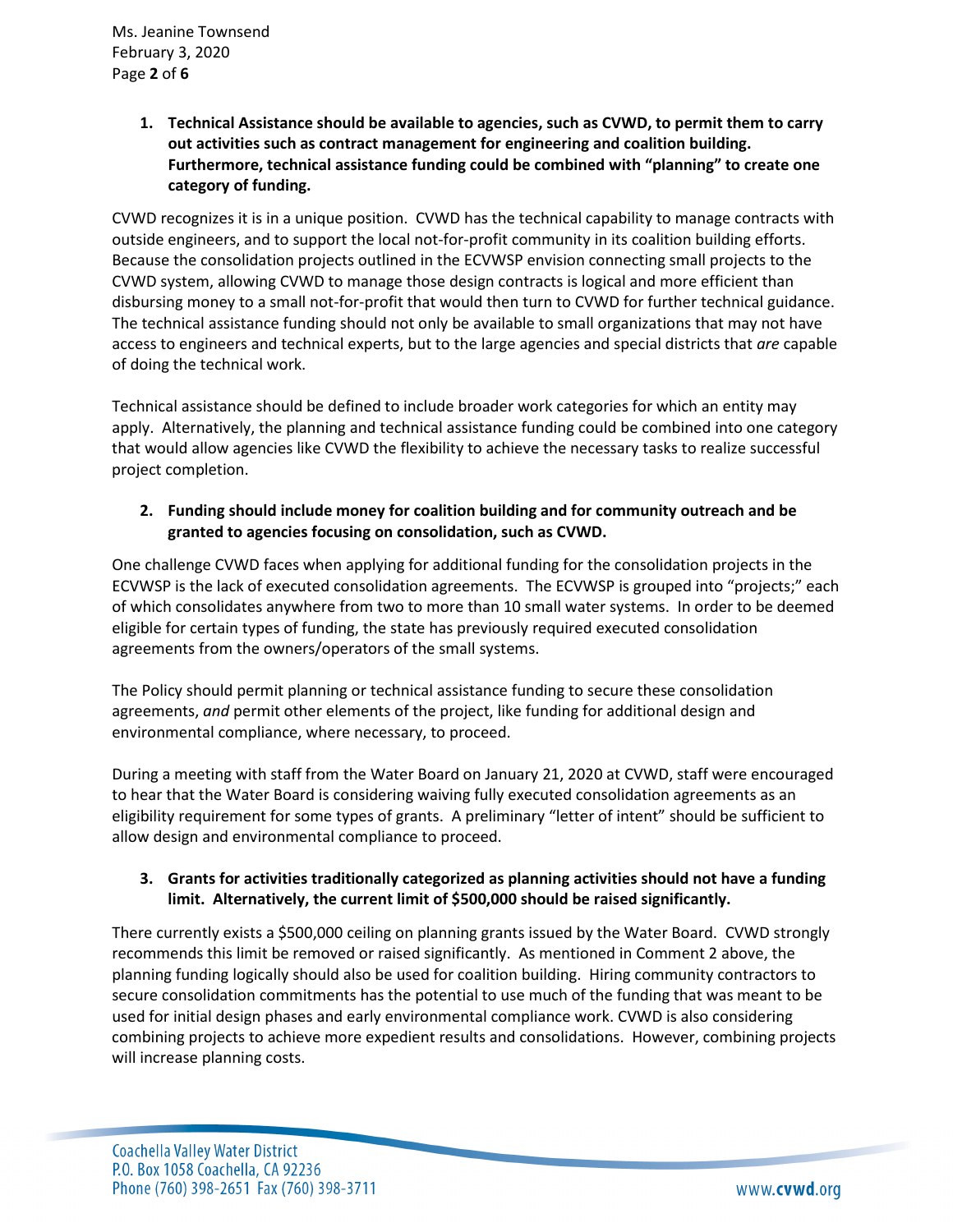**4. CVWD strongly recommends the Water Board establish a schedule for the approval and disbursement of funds. If the Water Board fails to maintain the schedule, CVWD advocates for a "correction" in the form of a scoring advantage in future applications.** 

CVWD has experienced significant delays in receiving funding agreements for three projects in the eastern Coachella Valley serving disadvantaged community (DAC) areas. These delays have been caused by a variety of factors; the Water Board staff changed the source of funding on several occasions, which triggered the need for additional environmental compliance tasks and studies and for the funding agreements to require redrafting. These delays have set eventual project construction back by at least two years.

CVWD is strongly requesting the Water Board set a schedule and carry the burden of responsibility for committing to it.

CVWD encourages the Policy award additional points during the scoring process for subsequent applications submitted by an entity that has experienced a delay in receiving the completed funding agreement or actual funds from the Water Board. Some alternative penalty imposed on the Water Board would also achieve the same goal: creating an incentive for Water Board staff to work efficiently to ensure work is complete on the originally established schedule.

CVWD recommends the following language addition, as a second paragraph, to "Section X. Responsibilities of the Division of Drinking Water (DDW) and Division of Financial Assistance (DFA)" on current page 10:

The Deputy Director of the Division of Financial Assistance, or designee, shall establish a schedule for moving a grant from receipt through to final award. The schedule will include reasonable time for staff to conduct technical and legal reviews. In the event DFA fails to comply with the deadlines set by the schedule established by the Director of Financial Assistance, the grantee suffering the delay(s) shall be awarded a scoring advantage in the subsequent grant application it submits.

### **5. Once an application has been submitted and logged within the Water Board's system, application requirements should not be altered, unless required by statute.**

The delays CVWD has experienced in receiving executed funding agreements have been due to the Water Board's change in application requirements after final submittal of an application package. Further delays were also caused after an alternate funding source was identified, which required additional compliance activities.

While CVWD appreciates that federal funding sources trigger additional requirements, the Water Board's seemingly arbitrary decision to change application requirements after an applicant has completed all previously necessary steps is unacceptable. Once an application is complete it should be exempt from any future application changes, barring a statutory condition. The arbitrary amendment of application forms and requirements to comply with new forms delays project implementation and does not help the communities in need.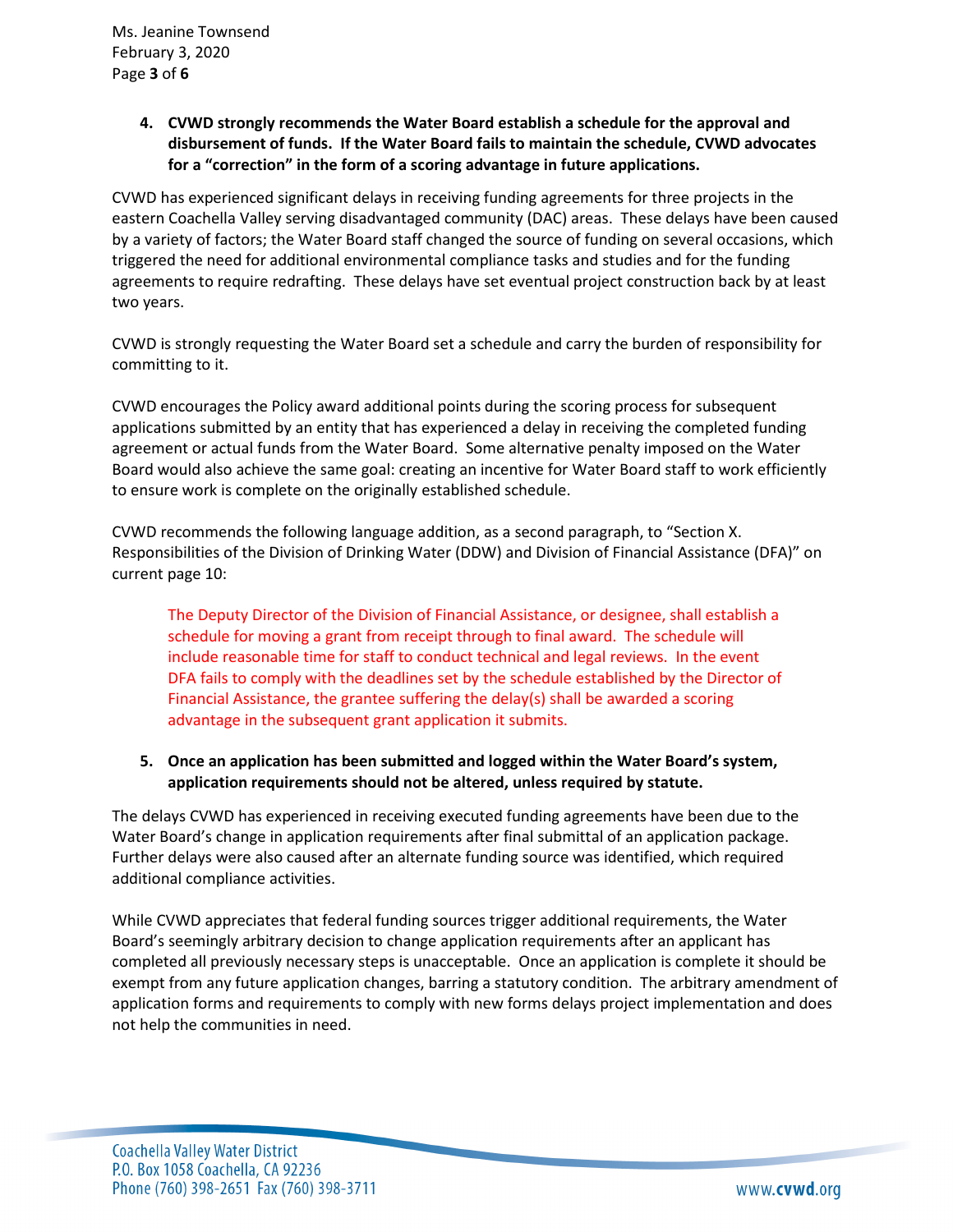Ms. Jeanine Townsend February 3, 2020 Page **4** of **6**

Language should be added to "Section X. Responsibilities of the Division of Drinking Water (DDW) and Division of Financial Assistance (DFA)" on current page 10 as follows:

Following the Division of Financial Assistance notifying an applicant of a complete application, additional application requirements will not be imposed, unless required by a change in law. Changes to funding sources should not be made so as not to invoke federal compliance requirements for an application that has not already completed such elements. This will ensure a smooth and timely process for the recipient and allow budgets and workloads to be properly allocated.

**6. CVWD recommends adding text to "Section XI.F. The Safe and Affordable Drinking Water Fund Solution List" to clarify that grantees may apply for substantial funding to carry out multiple projects in a planned consolidation. The Policy should also clearly state that an agency/entity may have multiple active grant applications and/or funding agreements in place at the same time.** 

While a "belt and suspender" approach is not usually advised, a clarifying statement for guiding future Fund Expenditure Plans is prudent to ensure entities are not penalized for submitting multiple grant applications for multiple funding cycles. The Water Board should take steps in the Policy to ensure full funding of multiple phases of a project, and not inadvertently "penalize" applicants in an effort to avoid the optics of favoritism.

CVWD recommends the following language be added to the first paragraph in Subsection F on the current page 14:

A wide range of projects and activities are eligible for funding through the Fund. The fund expenditure plan will identify projects, activities and costs as well as ineligible costs. Entities or agencies that have completed prior planning phases for consolidation or other work that will lead to long-term, sustainable compliance may be eligible for substantial grant awards, which may be used to complete myriad phases of the consolidation in sequence. Additionally, agencies will be permitted to have more than one active funding agreement in place at a time and continue to be eligible for future grant awards.

### **7. The Policy should clearly state there are no funding match requirements for applicants.**

Because of the limitations Proposition 218 places on water districts, if a funding match were to be required for any grants made through the Safe and Affordable Drinking Water Fund, entities would need to secure additional grant monies or loans. This requirement would be contrary to the purpose of the fund established in SB200 (2019). Historically, the Water Board has issued funding match waivers for projects that serve DACs and CVWD strongly recommends this practice continue and be explicitly stated in the Policy.

The following sentence should be added to "Section IX. Funding Terms and Conditions": "There are no requirements for matching funds to be eligible for grants through the Fund."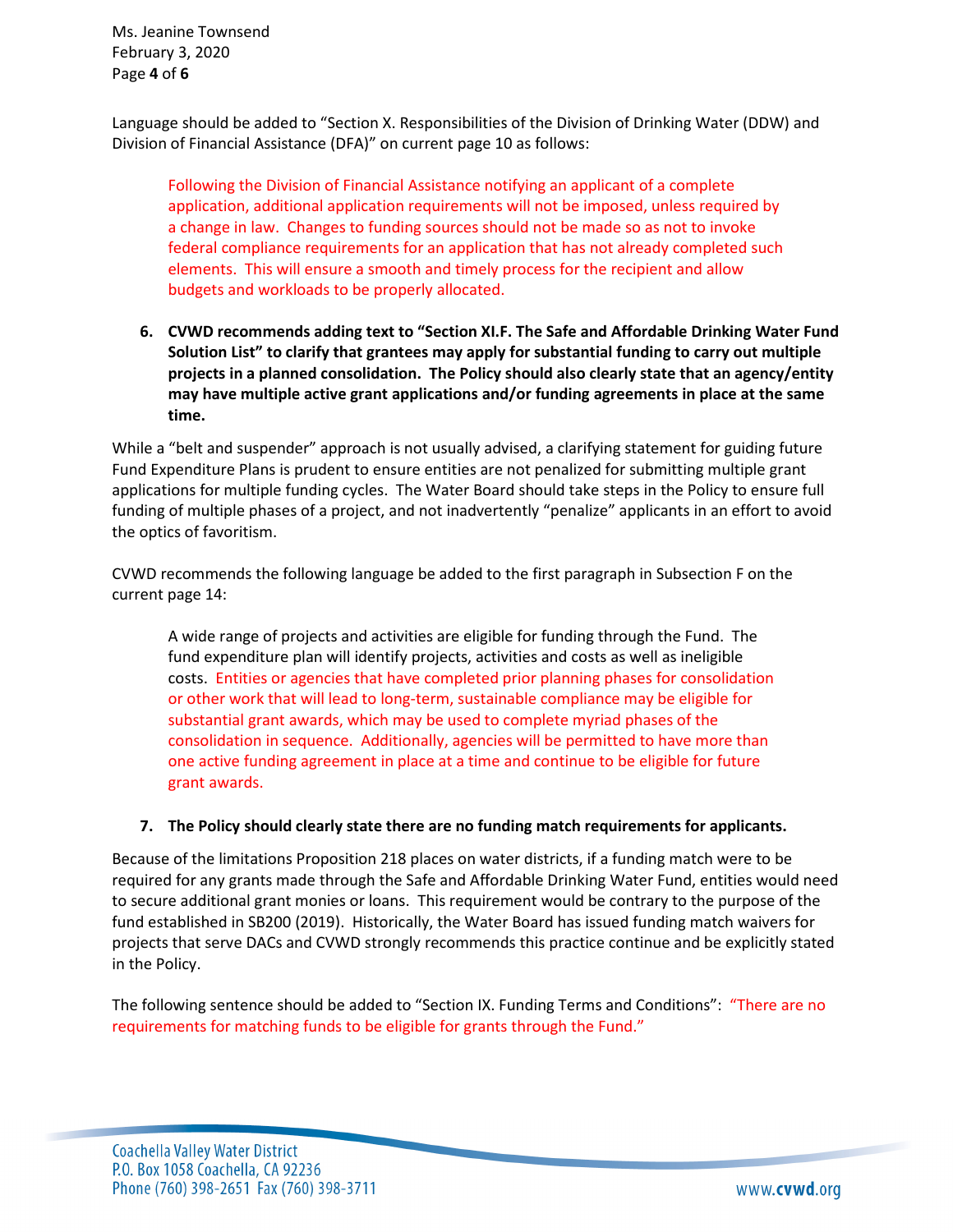#### **8. The Policy should clearly indicate on-site connection costs are eligible for funding.**

CVWD has received several grant awards from the Water Board to assist DACs and to consolidate with the main CVWD system. One of the issues CVWD faced was the possibility that small water systems would not be able to afford the on-site connection costs associated with moving the water supply from the system main to the individual dwelling units. The Water Board has funded these costs, and worked with CVWD and its consultant to expand the project scope on several construction projects to bring the costs per connection down significantly. CVWD strongly recommends the Policy include this type of work as eligible to receive money from the Fund and include a statutory citation (CVWD believes Health & Safety Code §116766(a)(5) provides sufficient breadth). This item should be added to the list of possible funding purposes in the third paragraph on page 2.

The Fund may be used for various types of assistance for disadvantaged communities, voluntary participants, and Public Water Systems (PWS) with demonstrated failure or risk of failure, including but not limited to projects that: … (5) consolidate systems, including the costs associated with on-site connections; and (6) fund operation and maintenance for disadvantaged and low-income communities.

# **9. CVWD recommends the inclusion of the statutory required prioritization for the funding expenditure plan.**

Health and Safety Code 116769(c) provides the required prioritization for the Fund expenditure plan, which is critical information as drinking water needs are identified and funding is then to be administered and prioritized. On Pages 10-11 in the Policy under "XI. Fund Expenditure Plan Development," a new Section B should include the following:

### B. Fund Expenditure Plan Priorities

In addition to building on the drinking water needs assessment, consistent with Health and Safety Code 116769(b), the fund expenditure plan must prioritize funding for all of the following:

(1) Assisting disadvantaged communities served by a public water system, and lowincome households served by a state small water system or a domestic well.

(2) The consolidation or extension of service, when feasible, and administrative and managerial contracts or grants entered into for Administrators [pursuant to Section 116686] where applicable.

(3) Funding costs other than those related to capital construction costs, except for capital construction costs associated with consolidation and service extension to reduce the ongoing unit cost of service and to increase sustainability of drinking water infrastructure and service delivery.

This addition provides the clear statutory prioritization of the fund expenditure plan for further development. The current Section B and all other subsequent sections under XI. Fund Expenditure Plan Development should be re-numbered (e.g. the next section would be C. Drinking Water Needs Analysis).

### **10. "Section II: Purpose and Objective" should be reorganized so that the purpose of the Policy is first and the purpose of the SAFER program follows.**

This organizational change is recommended because the purpose of the document being discussed should come prior to describing other items the Policy implements. CVWD recommends moving the